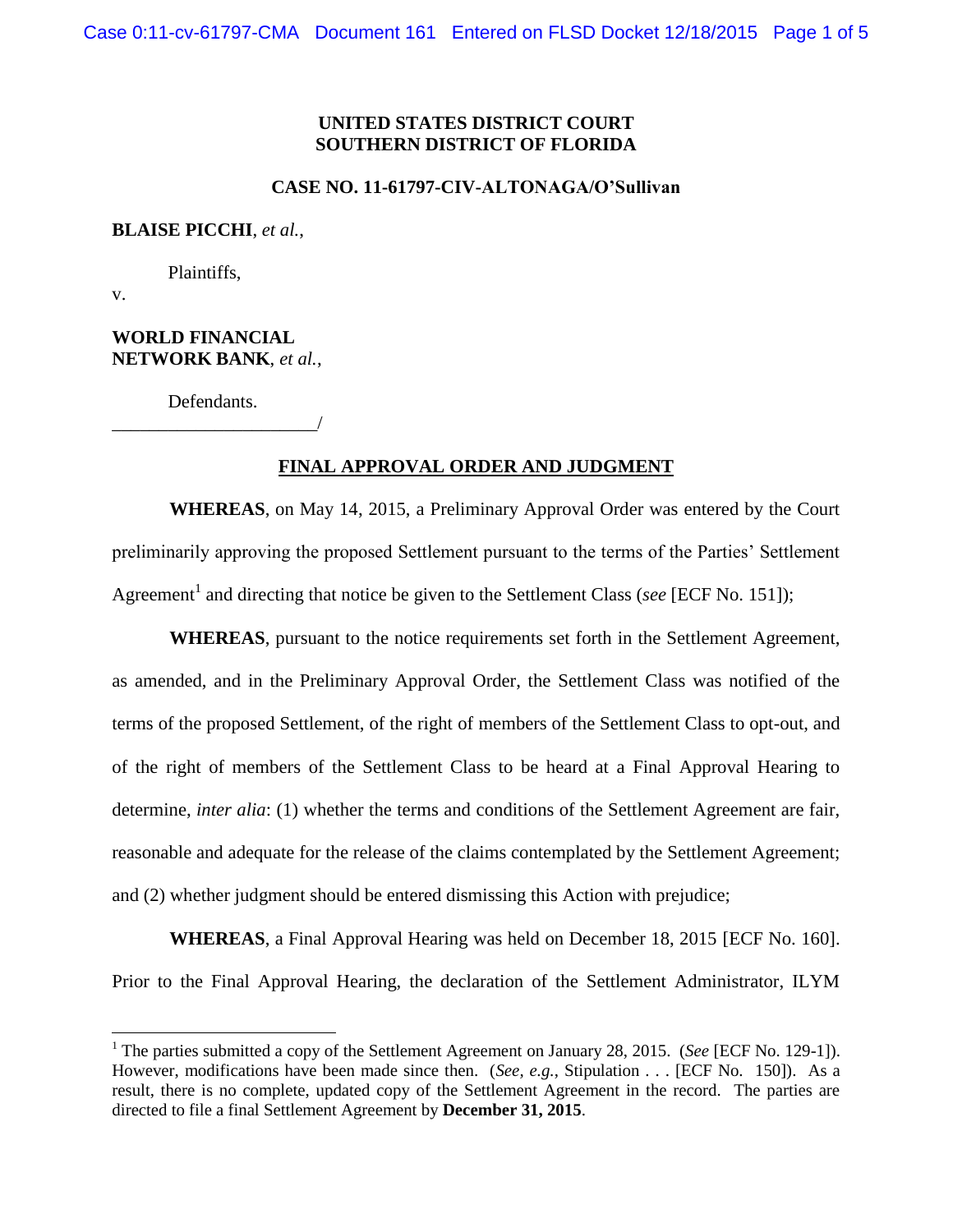# CASE NO. 11-61797-CIV-ALTONAGA/O'Sullivan Case 0:11-cv-61797-CMA Document 161 Entered on FLSD Docket 12/18/2015 Page 2 of 5

Group, Inc. ("Settlement Administrator"), was filed with the Court as prescribed in the Preliminary Approval Order. Class Members were therefore notified of their right to appear at the Final Approval Hearing in support of or in opposition to the proposed Settlement, the request for attorney's fees and costs to Class Counsel, and the payment of the Incentive Awards to the Class Representatives.

**NOW, THEREFORE**, the Court having heard the presentation of Class Counsel and counsel for Defendants, having reviewed all of the submissions presented with respect to the proposed Settlement, having determined that the Settlement is fair, adequate and reasonable, having considered the attorney's fees and costs application made by Class Counsel and the application for Incentive Awards to the Class Representatives, and having reviewed the materials in support thereof, and good cause appearing:

#### **THE COURT FINDS AND ORDERS AS FOLLOWS:**

1. The Court has jurisdiction over the subject matter of this Action and over all claims raised therein and all Parties thereto, including the Settlement Class.

2. There are no objections to the Settlement.

3. The Court hereby approves the Settlement, including the plans for implementation and distribution of the settlement relief, and finds that the Settlement is, in all respects, fair, reasonable and adequate to the Class Members, within the authority of the parties and the result of extensive arms'-length negotiations. The Parties shall effectuate the Settlement Agreement in accordance with its terms. The Settlement Agreement and every term and provision thereof shall be deemed incorporated herein as if explicitly set forth and shall have the full force of an Order of this Court.

4. The Settlement Class, which will be bound by this Final Approval Order and

2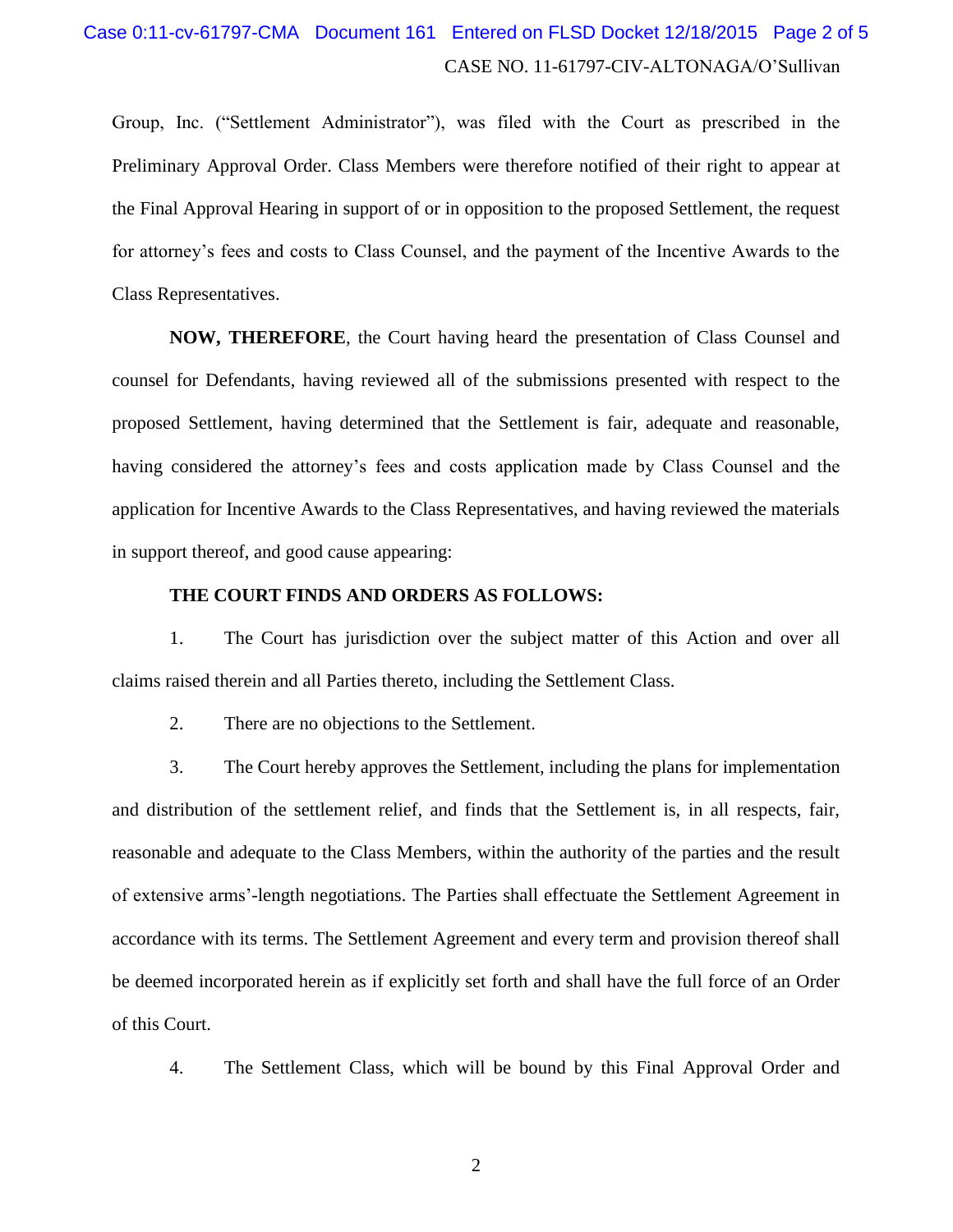# CASE NO. 11-61797-CIV-ALTONAGA/O'Sullivan Case 0:11-cv-61797-CMA Document 161 Entered on FLSD Docket 12/18/2015 Page 3 of 5

Judgment, shall include all members of the Settlement Class who did not submit timely and valid requests to be excluded from the Settlement Class.

5. For purposes of the Settlement and this Final Approval Order and Judgment, the Court hereby certifies the following Settlement Class:

- i. All persons to whom Defendants placed phone calls through an automatic telephone dialing system equipment; and
- ii. Where those calls occurred after March 1, 2010 and up through July 30, 2014, as reflected in Defendants' records of call activity; and
- iii. Whose phone number was associated with a cellular phone at the time of the call; and
- iv. Whose phone number appears in the records of Defendants in association with an account issued through Defendants and serviced by ADS Alliance Data Systems, Inc. ("ADSI") or another Released Party; and
- v. Whose phone number appears in the records of Defendants in association with a "wrong number" code; and
- vi. Who is not the named account holder whose address as established by reverse phone lookup was a person ADSI or another Released Party was attempting to communicate with.

6. The Court finds that the plan for Notice, set forth in the Settlement Agreement and effectuated pursuant to the Preliminary Approval Order, was the best notice practicable under the circumstances, provided due and sufficient notice to the Settlement Class of the pendency of the Action, certification of the Settlement Class for settlement purposes only, the existence and terms of the Settlement Agreement, and the Final Approval Hearing, and satisfied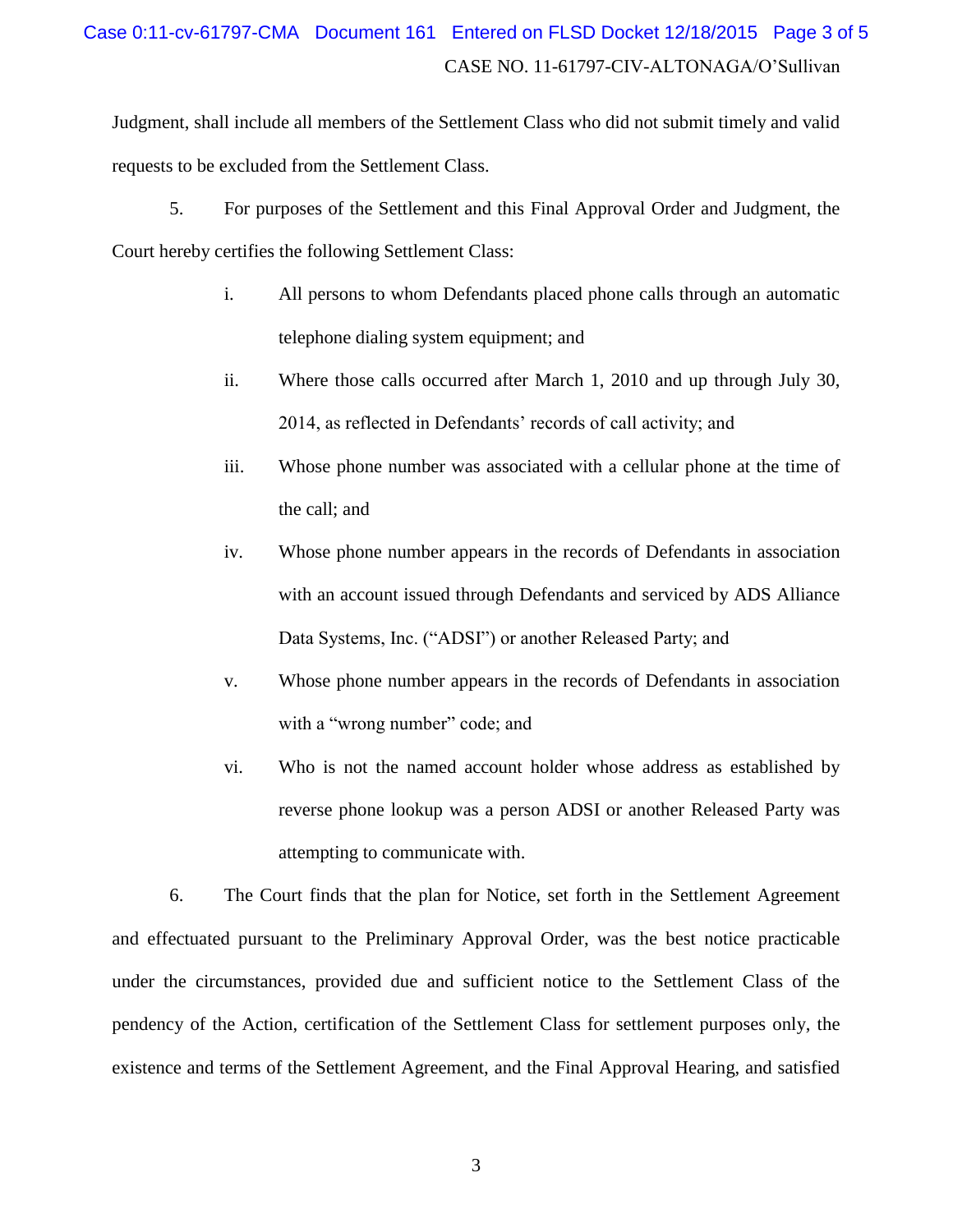## CASE NO. 11-61797-CIV-ALTONAGA/O'Sullivan Case 0:11-cv-61797-CMA Document 161 Entered on FLSD Docket 12/18/2015 Page 4 of 5

the requirements of the Federal Rules of Civil Procedure, the United States Constitution, and other applicable law.

7. The Settlement Agreement is, in all respects, fair, reasonable and adequate, is in the best interests of the Settlement Class, and is therefore approved.

8. All persons who have not made their objections to the Settlement in the manner provided in the Settlement Agreement are deemed to have waived any objections by appeal, collateral attack, of otherwise.

9. Within the time period set forth in the Settlement Agreement, the cash distributions provided for in the Settlement Agreement shall be paid to the various Settlement Class members submitting Valid Claim Forms, pursuant to the terms and conditions of the Settlement Agreement.

10. Upon the Effective Date, members of the Settlement Class who did not validly and timely opt-out shall, by operation of this Final Approval Order and Judgment, have fully, finally, and forever released, relinquished, and discharged Defendants from the Released Claims as set forth in the Settlement Agreement.

11. All members of the Settlement Class who did not validly and timely opt-out are hereby permanently barred and enjoined from filing , commencing, prosecuting, maintaining, intervening in, participating in, conducting or continuing, either directly or in any other capacity, any action or proceeding in any court, agency, arbitration, tribunal or jurisdiction, asserting any claims released pursuant to the Settlement Agreement, or seeking an award of fees and costs of any kind or nature whatsoever and pursuant to any authority or theory whatsoever, relating to or arising from the Action and/or as a result of or in addition to those provided by the Settlement Agreement.

4